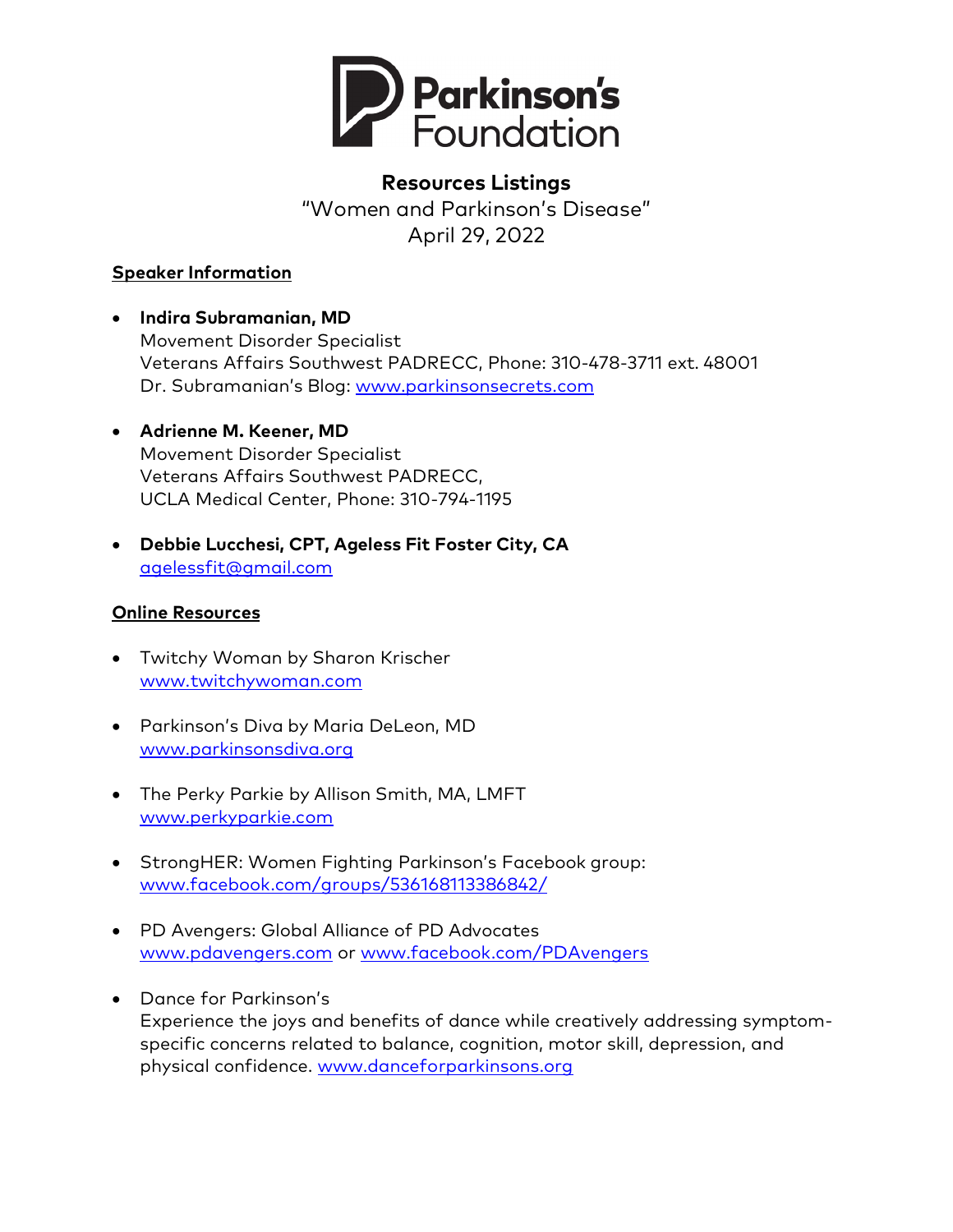

- LSVT BIG and LSVT LOUD *LSVT LOUD is an effective speech treatment for people with Parkinson's disease. LSVT BIG is physical therapy for people with PD that effectively trains improved movements for any activity.* [www.lsvtglobal.com](http://www.lsvtglobal.com/)
- Rock Steady Boxing *A non-contact boxing-based fitness curriculum.* [www.rocksteadyboxing.org](http://www.rocksteadyboxing.org/)

#### **Parkinson's Foundation Resources**

- To find local support groups, exercise classes, and upcoming events, please visit our chapter pages and/or chapter Facebook pages:
	- o **Parkinson's Foundation California** [www.parkinson.org/California](http://www.parkinson.org/California) [www.facebook.com/PFCalifornia](http://www.facebook.com/PFCalifornia)
	- o **Parkinson's Foundation Pacific Northwest** [www.parkinson.org/PacificNW](http://www.parkinson.org/PacificNW)  [www.facebook.com/PFPacificNorthwest](http://www.facebook.com/PFPacificNorthwest)
	- o **Parkinson's Foundation Rocky Mountain** [www.parkinson.org/RockyMountain](http://www.parkinson.org/RockyMountain)  [www.facebook.com/PFRockyMountain](http://www.facebook.com/PFRockyMountain)
	- o **Parkinson's Foundation Southwest** [www.parkinson.org/Southwest](http://www.parkinson.org/Southwest)  [www.facebook.com/PFSouthwest](http://www.facebook.com/PFSouthwest)
- Parkinson's Foundation Centers of Excellence: [www.parkinson.org/COEnetwork.](http://www.parkinson.org/COEnetwork)
- Search for books, fact sheets, videos, podcasts, and more at [www.parkinson.org/Library.](http://www.parkinson.org/Library)
- For more online education, view the list of weekly Parkinson's Foundation online events at [www.parkinson.org/PDHealth.](http://www.parkinson.org/PDHealth)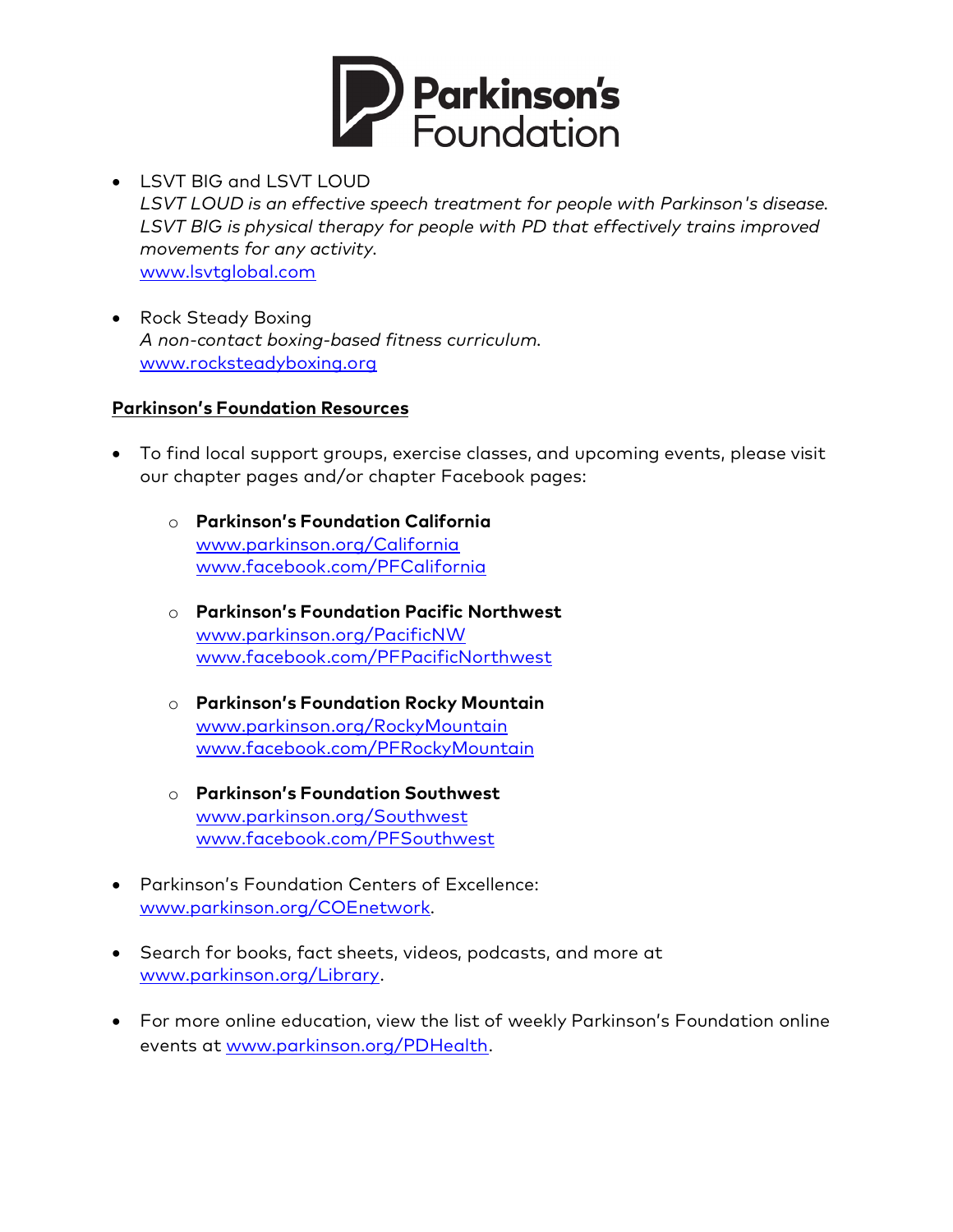

- The Parkinson's Foundation YouTube channel is [www.youtube.com/Parkinsondotorg.](http://www.youtube.com/Parkinsondotorg)
- To learn more about PD GENEration, visit [www.parkinson.org/PDGENEration.](https://www.parkinson.org/PDGENEration)
- To learn about and register for Moving Day or Revolution, visit [www.movingdaywalk.org](http://www.movingdaywalk.org/) and/or [www.parkinson.org/Revolution.](http://www.parkinson.org/Revolution)
- Thank you to our program sponsors! To learn more about them, visit our "Virtual Exhibit Hall" at [www.parkinson.org/california/chapter-supporters](https://www.parkinson.org/california/chapter-supporters).
- If you have additional questions, please contact our free Parkinson's Foundation Helpline at 1.800.4PD.INFO (473-4636) or [helpline@parkinson.org.](mailto:helpline@parkinson.org)

# **Women's Resources**

- Women and Parkinson's Disease Fact Sheet: bit.ly/womenpd
- Parkinson's Foundation "Women and Parkinson's Research and Care Agenda": bit.ly/wapdagenda
- Podcast Episode "Encountering Gender Differences: Women and PD Initiative": [bit.ly/wapdpodcast](https://bit.ly/wapdpodcast)
- Neurology Today article on "A Call to Action to Address Unmet Needs of Women Living with Parkinson's Disease": [bit.ly/wapdunmetneeds](https://bit.ly/wapdunmetneeds)

#### **Parkinson's Foundation Regional Staff**

- Alexis Rodriguez, West Regional Director, [arodriguez@parkinson.org](mailto:arodriguez@parkinson.org)
- Sarah Osborne, EdM, Associate Director, Community Programs, [sosborne@parkinson.org](mailto:sosborne@parkinson.org)
- Kayla Meade, Community Programs Coordinator, kmeade@parkinson.org

#### **Sponsor contact information**

• Boston Scientific : Maya Gurrin, [maya.gurrin@bsci.com](mailto:maya.gurrin@bsci.com)